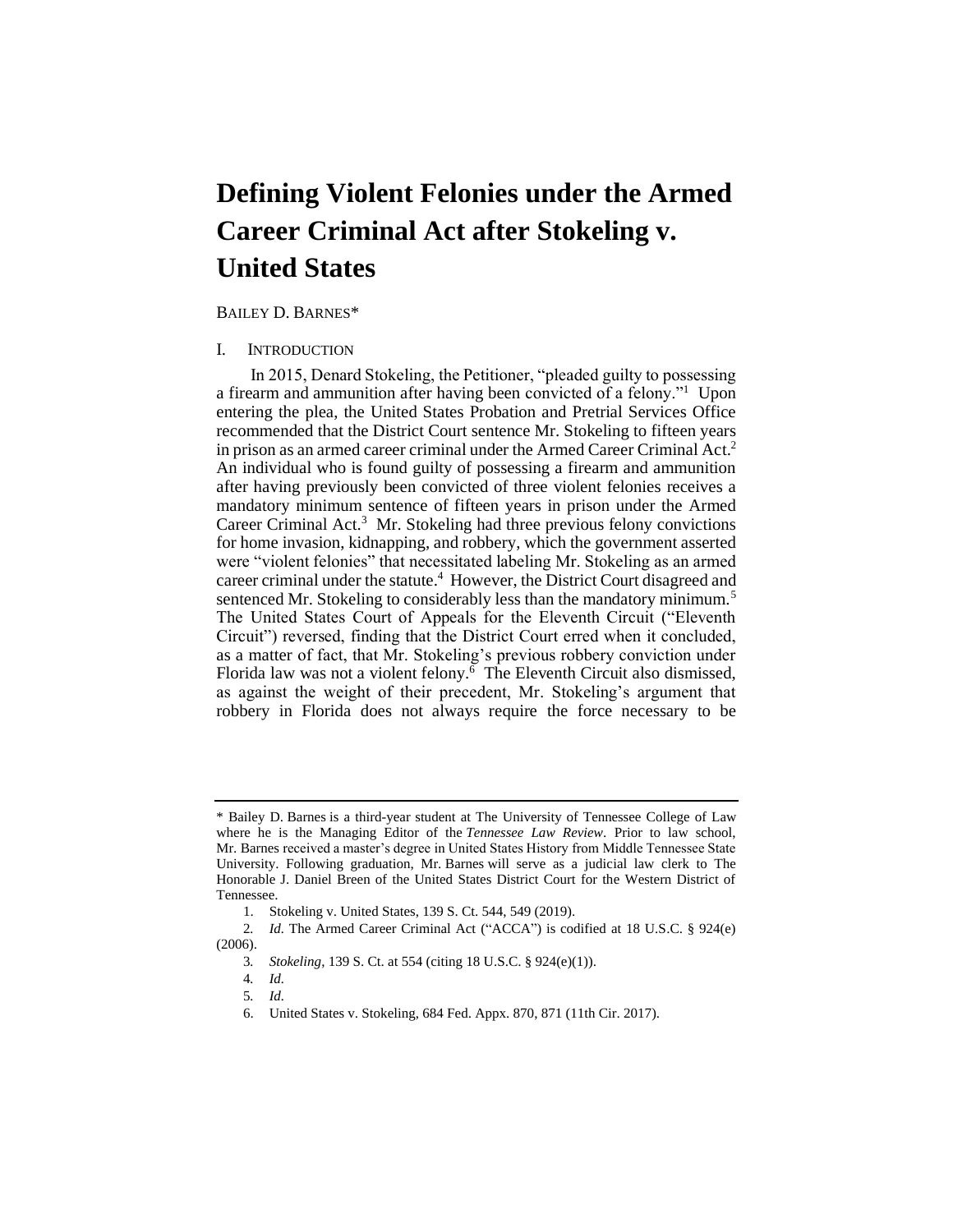classified as a violent felony.<sup>7</sup> On certiorari, the United States Supreme predicate offense under the Armed Career Criminal Act because the physical force required for a crime to be a violent felony under the Armed Career Court affirmed the Eleventh Circuit's decision.<sup>8</sup> Florida robbery is a Criminal Act is the force sufficient to overcome a victim's resistance.<sup>9</sup>

## II. ISSUE

 The Armed Career Criminal Act represents a desire by Congress to remove habitual violent felons from society when they are convicted of habitual offenders' prison sentences.<sup>11</sup> If the Supreme Court accepted the District Court and Mr. Stokeling's definition of force, the Armed Career Therefore, recognizing a wide disparity in the definition of force in felonious robbery statutes among the states, the Supreme Court granted certiorari.<sup>13</sup> The issue before the Court was whether the force required for a violent felony under the Armed Career Criminal Act was the force necessary to overcome a victim's resistance.<sup>14</sup> Writing for a five-member majority, Justice Clarence Thomas ruled that the definition of physical force necessary for robbery to serve as a predicate violent felony under the Armed Career Criminal Act is the force sufficient to overcome a victim's resistance and possessing [firearms.10](https://firearms.10) The statute accomplishes this aim by lengthening the Criminal Act's violent felony provision would essentially be hollowed.<sup>12</sup> this classification is comparable to the Florida robbery statute.<sup>15</sup>

#### III. DEVELOPMENT OF THE ARMED CAREER CRIMINAL ACT

 Mandatory minimum sentences have been a hallmark of the United States criminal justice system since the establishment of the republic.<sup>16</sup> In

- 11*. See* Rafaloff, *supra* note 10, at 1091.
- 12*. Stokeling*, 139 S. Ct. at 552.
- 13*. Id.*; *see generally* Stokeling v. United States, 138 S. Ct. 1438 (2018).
- 14*. Stokeling*, 139 S. Ct. at 554–55.
- 15*. Id.* at 548, 554–55.

<sup>7</sup>*. Id.*; *see also* United States v. Fritts, 841 F.3d 937, 943–44 (11th Cir. 2016) (holding that an armed robbery conviction under Florida law was categorically a violent felony under the elements clause of the ACCA).

<sup>8</sup>*. Stokeling*, 139 S. Ct. at 555. The Supreme Court granted certiorari at Stokeling v. United States, 138 S. Ct. 1438 (2018).

<sup>9</sup>*. Stokeling*, 139 S. Ct. at 554.

<sup>10.</sup> Carl J. Hall, Comment, *You're Getting Out Early: Welch v. United States Allows Offenders to Retroactively Attack Sentences Under the Armed Career Criminal Act*, 52 VAL. U. L. REV. 711, 711. (2018); *see also* Jill C. Rafaloff, *The Armed Career Criminal Act: Sentence Enhancement Statute or New Offense?*, 56 FORDHAM L. REV. 1085, 1091–93 (1988) (detailing the legislative history of the ACCA).

 16. Erik Luna & Paul G. Cassell, *Mandatory Minimalism*, 32 CARDOZO L. REV. 1, 9 *also* Harmelin v. Michigan, 501 U.S. 957, 999 (1991) (noting that debates about mandatory (2010) (discussing the history of mandatory minimum sentencing in the United States); *see*  minimum sentences have existed since the beginning of the American criminal justice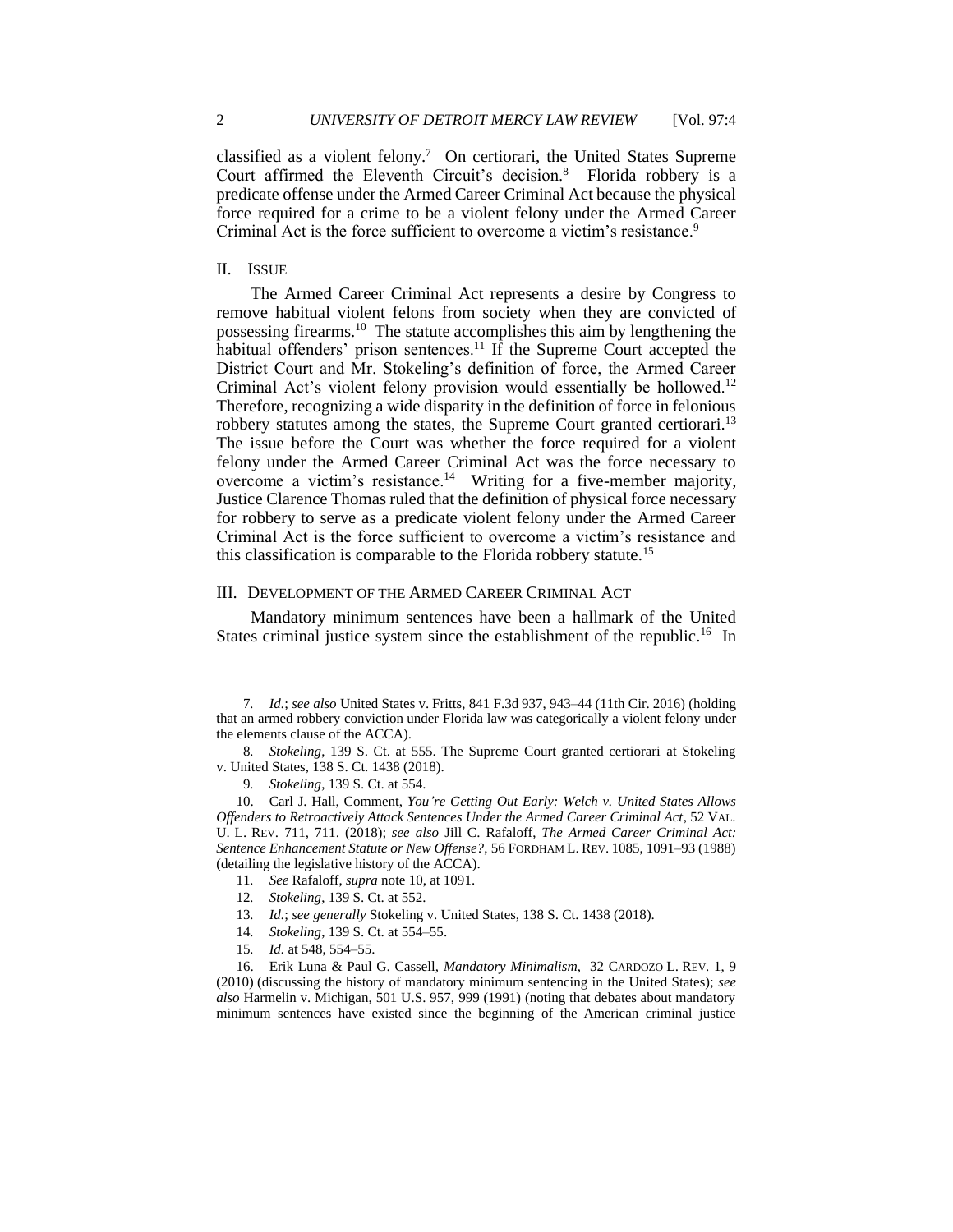1790, Congress enacted legislation that required life sentences for murder and piracy, and included a mandatory period of ten years imprisonment for "causing a ship to run aground by using a false light."<sup>17</sup> While critics of mandatory minimum sentences have been plentiful recently, the Supreme fact, only one Supreme Court decision has invalidated an adult prison sentence as violating the Eighth Amendment to the United States Constitution because it was not proportional to the crime.<sup>19</sup> In *Solem v*. *Helm*, the Supreme Court held that the Eighth Amendment's protection against "cruel and unusual punishments" applied to disproportionate prison sentences.<sup>20</sup> In light of this determination, the Court found that a defendant felonies, could not constitutionally be sentenced to serve fifteen years in prison.<sup>21</sup> Nevertheless, the Court has since remained steadfast in declining to reverse lengthy sentences or mandatory minimums.<sup>22</sup> Rather than Court has been largely unwilling to strike down lengthy prison terms.<sup>18</sup> In convicted of writing a bad check, who had previously been convicted of six

Oliss, Comment, *Mandatory Minimum Sentencing: Discretion, The Safety Valve, and The Sentencing Guidelines*, 63 U. CIN. L. REV. 1851, 1851 (1995) (noting that Congress initially passed mandatory minimum sentences for pirates in 1790).

 *Minimums in the Federal System:Turning a Blind Eye to Justice*, 21 HUM. RTS. 8, 8 (2004) 18. Luna & Cassell, *supra* note 16, at 29; *See generally* Mary Price, *Mandatory*  (contending that mandatory minimums violate the sentencing standards established by the American Bar Association); Michael Tonry, *The Mostly Unintended Effects of Mandatory Penalties: Two Centuries of Consistent Findings*, 38 CRIME & JUST. 65, 65 (2009) (arguing that mandatory minimums offer no deterrent benefits and result in injustice and disparities in treatment of defendants).

 L. REV. 479, 515 (1984) (asserting that the *Helm* opinion will promote uniformity in the United States Constitution. Accordingly, *Helm* is the only Supreme Court case that has 19. Luna & Cassell, *supra* note 16, at 29; *see* Solem v. Helm, 463 U.S. 277 (1983); *see also* Nancy Keir, Note, Solem v. Helm*: Extending Judicial Review Under the Cruel and Unusual Punishments Clause to Require 'Proportionality' of Prison Sentences*, 33 CATH. U. evaluations of claims under the Eighth Amendment). Just three years prior to *Solem*, the Court dismissed an Eighth Amendment challenge to a life sentence for a third time felony offender. *See* Rummel v. Estelle, 445 U.S. 263 (1980); *see also* Keir, *supra* note 19, at 480. Some scholars have argued that the proportionality test was created in 1910 by the Supreme Court; however, that case was based on the Philippine Bill of Rights, not the Eighth Amendment to invalidated a disproportionate sentence under the Eighth Amendment. *See* Weems v. United States, 217 U.S. 349 (1910); Samuel Weiss, Note, *Into the Breach: The Case for Robust Non-Capital Proportionality Review Under State Constitutions*, 49 HARV. CIV. RTS. – CIV. LIBERTIES L. REV. 569, 570 (2014).

 discretion to alter charges to prevent an offender from being subject to a mandatory minimum. 20. U.S. CONST. amend VIII; *Solem*, 463 U.S. at 284. To prevent the implementation of mandatory minimums in certain cases, some scholars have urged prosecutors to exercise their *See* David Bjerk, *Making the Crime Fit the Penalty: The Role of Prosecutorial Discretion under Mandatory Minimum Sentencing*, J.L. & ECON. 591, 593 (2005).

21*. Solem*, 463 U.S. at 279–81, 303.

22. Luna, *supra* note 16, at 29; *see also* Ewing v. California, 538 U.S. 11 (2003) (holding that a repeat felon's sentence of twenty-five years was not disproportionate); Lockyer v.

system); United States v. Grayson, 438 U.S. 41, 45–46 (1978) (discussing the development of sentencing guidelines since the foundation of the United States).

<sup>17.</sup> Luna & Cassell, *supra* note 16, at 9; *see also* Philip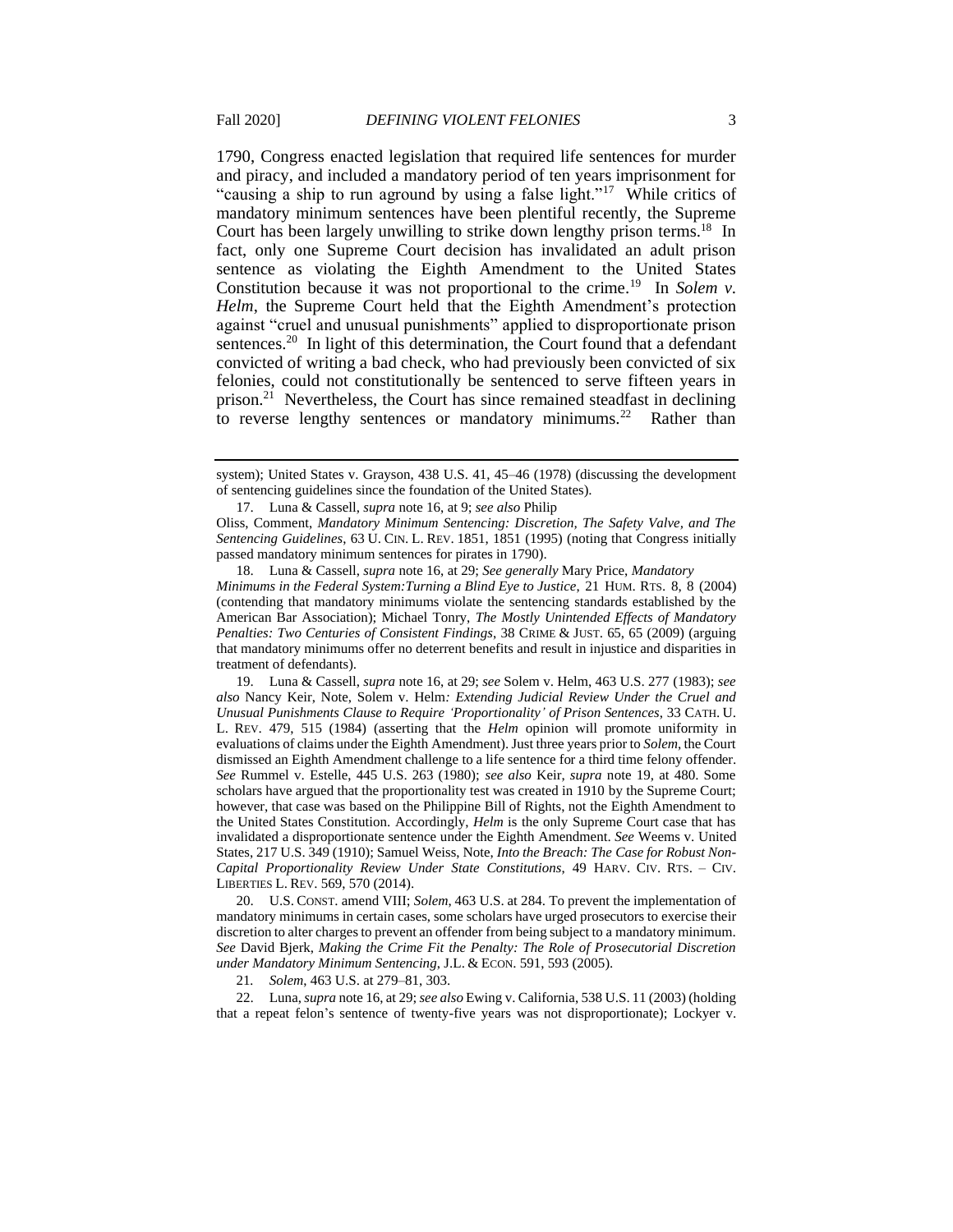invalidate required sentencing frameworks, the Supreme Court has granted deference to the federal and state legislative branches.<sup>23</sup>

 Consequently, in 1984, hoping to curb mounting crime rates by removing repeat felonious offenders from society through the use of Criminal Act as part of the Comprehensive Crime Control Act of 1984.<sup>24</sup> Originally calling for a life prison term for a third armed burglary or robbery, the Armed Career Criminal Act provided for a fifteen-year mandatory prison sentence for any habitual offender convicted of possessing a firearm after having previously been found guilty for three violent felonies or drug crimes.<sup>25</sup> Fearing that some wrongdoers might evade the enhanced sentencing because of differing state statutes for burglary and robbery, Congress expressly specified definitions for those crimes to promote equity mandatory minimum sentences, Congress enacted the Armed Career of administration.<sup>26</sup>

 enumerated crime altogether, and creating broader, less definite categories of predicate offenses.<sup>27</sup> The amended Armed Career Criminal Act, which remains the law today, added new classifications for predicate offenses, of which two are relevant to the instant case.<sup>28</sup> First, Congress made "violent felonies" sentence-enhancing convictions, which it enumerated as a felony that includes: "burglary, arson, or extortion, involves use of explosives, or otherwise involves conduct that presents a serious potential risk of physical injury to another."<sup>29</sup> Second, Congress added that a felony that "has as an element the use, attempted use, or threatened use of physical force against the person of another" would also serve as a predicate offense.<sup>30</sup> However, the removal of the explicit mention of robbery as a predicate offense has spawned problems in interpretation that have forced courts to strain to Two years later, Congress amended the Armed Career Criminal Act by removing the definitions of battery and robbery, deleting robbery as an determine the Act's legislative intent.<sup>31</sup>

30*. Id.* § 924(e)(2)(B)(i).

Andrade, 538 U.S. 63 (2003) (holding that consecutive sentences of twenty-five years to life for a third strike conviction was not disproportionate); Harmelin v. Michigan, 501 U.S. 957, 961, 996 (1991) (ruling that a drug mule convicted of possessing 672 grams of cocaine could be subjected to a mandatory life sentence without the possibility of parole); Weiss, *supra* note 19, at 570–74.

<sup>23</sup>*. Harmelin*, 501 U.S. at 989–90 (quoting *Rummel*, 445 U.S. at 282).

 *the Armed Career Criminal Act*, 70 OKLA. L. REV. 623, 628–29 (2018). 25*. Id.* at 630. 24. Sheldon A. Evans, *Punishing Criminals for Their Conduct: A Return to Reason for* 

<sup>26</sup>*. Id.* at 630–31.

<sup>27</sup>*. Id.* at 631.

<sup>28</sup>*. Id.* 

<sup>29. 18</sup> U.S.C. § 924(e)(2)(B)(ii).

<sup>31.</sup> Evans, *supra* note 24, at 633.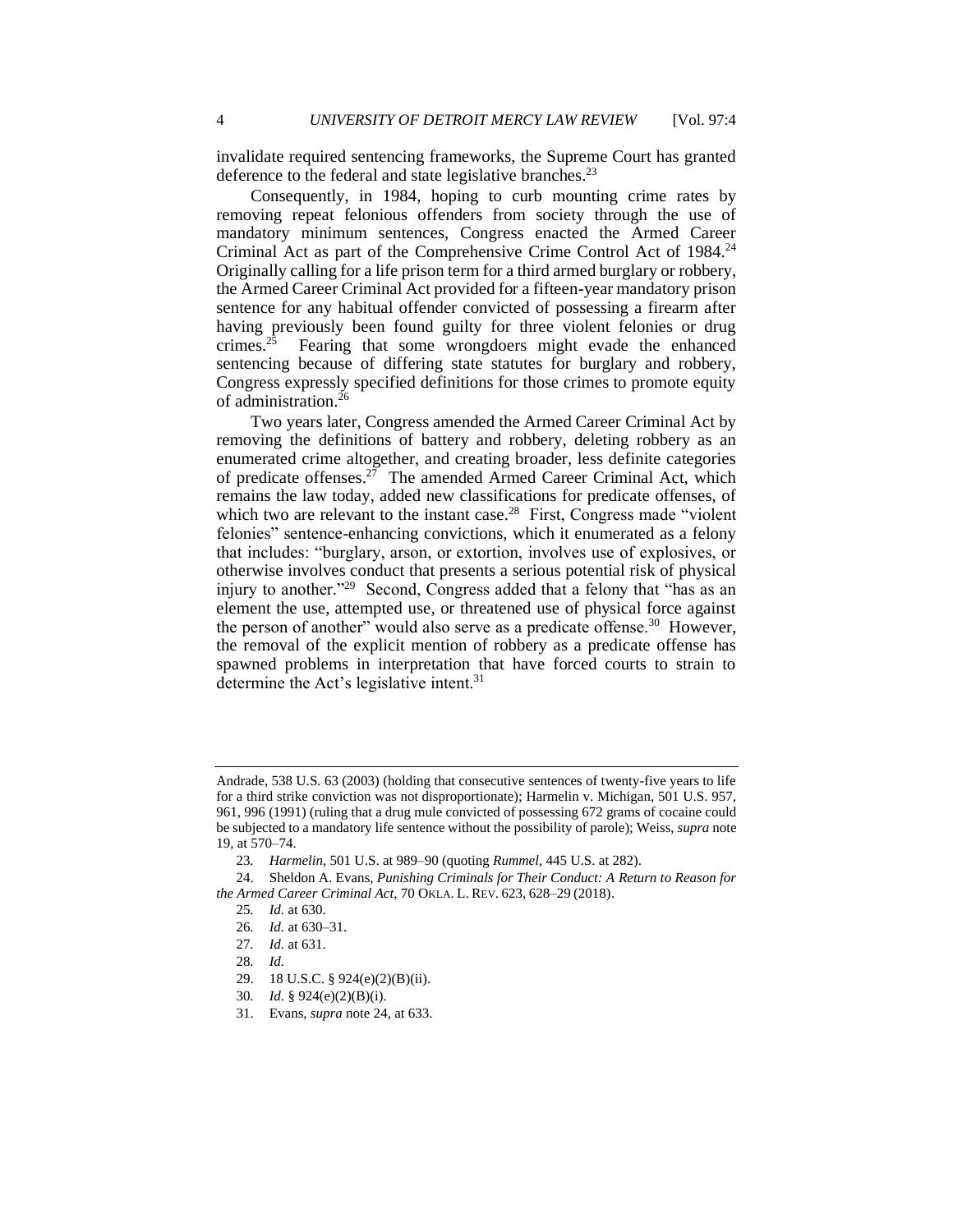The Supreme Court first endeavored to interpret the Armed Career Criminal Act in 1990.32 In *Taylor v. United States*, Justice Harry Blackmun, writing for a unanimous majority, stated that Congress did not intend for the definition of burglary to be left to each specific state, but rather that it contain common, uniform elements that would allow for the fair administration of justice under the Armed Career Criminal Act.<sup>33</sup> Later, in 2007, the Court held that attempted burglary under Florida law qualified as a violent felony for purposes of the Armed Career Criminal Act.<sup>34</sup> The Court noted, "Congress' inclusion of a broad residual provision in clause (ii) indicates that it did not intend the preceding enumerated offenses to be an exhaustive list of the types of crimes that might present a serious risk of injury to others and therefore merit status as a…predicate offense."35

 Shortly thereafter, the Supreme Court, in a critically important case, addressed the issue of the physical force required under the unenumerated provision of the Armed Career Criminal Act.<sup>36</sup> Justice Antonin Scalia, in *Johnson v. United States,* writing for a majority of the Court, defined the physical force required for a crime to be classified as a violent felony as "force capable of causing physical pain or injury to another person."<sup>37</sup> The Court added, "when the adjective 'violent' is attached to the noun 'felony,' its connotation of strong physical force is even clearer."38 Finding the common-law requirement of only minimal force to commit battery to be a "comical misfit" in the context of a violent felony, the Court overturned an offender's sentence that was enhanced under the Armed Career Criminal Act for having a previous burglary conviction in Florida.<sup>39</sup>

 In a recent opinion regarding the Armed Career Criminal Act, the Supreme Court, in another case entitled *Johnson v. United States*, without addressing the definition of physical force, declared the Act's so-called violent felony as "burglary, arson, or extortion, involves use of explosives, or otherwise involves conduct that presents a serious potential risk of the residual clause to violate the Due Process Clause of the Fifth Amendment residual clause unconstitutionally vague.<sup>40</sup> The residual clause designated a physical injury to another*.*"41 Justice Scalia, in the majority opinion, found

38*. Johnson*, 559 U.S. at 140.

<sup>32.</sup> Taylor v. United States, 495 U.S. 575 (1990).

<sup>33</sup>*. Id.* at 590, 598–99.

<sup>34.</sup> James v. United States, 550 U.S. 192, 200–01 (2007).

<sup>35</sup>*. Id.* 

<sup>36.</sup> Johnson v. United States, 559 U.S. 133 (2010).

<sup>37</sup>*. Id.* at 140; *see also* United States v. Castleman, 572 U.S. 157, 163–65 (2014).

<sup>39</sup>*. Id.* at 145.

<sup>40.</sup> Johnson v. United States, 135 S. Ct. 2551, 2557 (2015). For more on *Johnson*, *see*  Crystal Etue, Johnson v. United States*: A Breach of the Social Contract?*, 43 S. U. L. REV. 269 (2016); Jesse D. H. Snyder, Johnson v. United States*: How the Unsung Opinion of June 26, 2015 Demonstrates that Inconsistent Judicial Application Evidences Unconstitutional Vagueness*, 57 S. TEX. L. REV. 103 (2015).

<sup>41. 18</sup> U.S.C. § 924(e)(2)(B)(ii); *Johnson*, 559 U.S. at 136.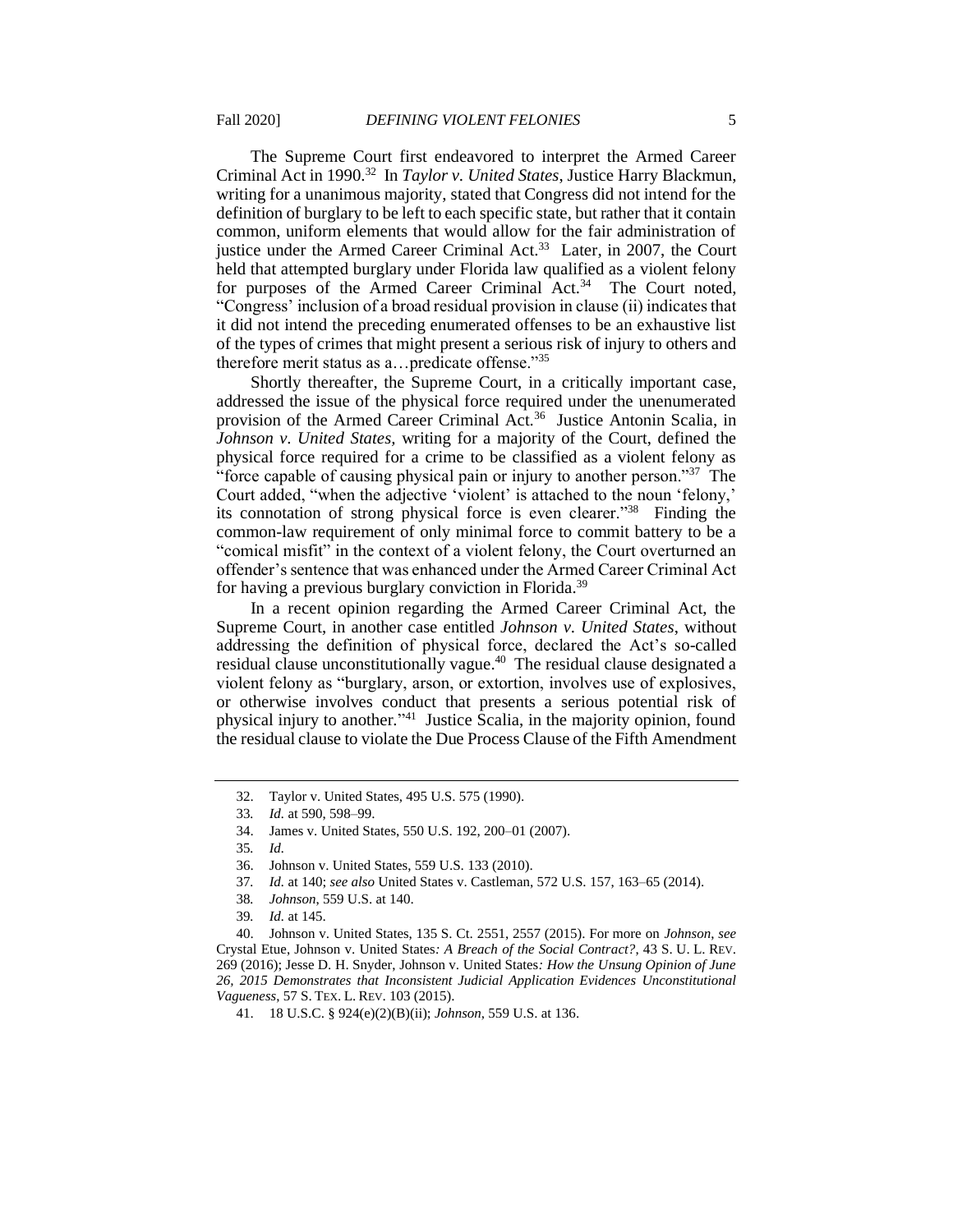because the residual clause denied defendants of fair notice and required judges to engage in an arbitrary analysis of an offender's previous crimes.<sup>42</sup>

## IV. THE PHYSICAL FORCE REQUIRED FOR A CRIME TO BE A VIOLENT FELONY UNDER THE ARMED CAREER CRIMINAL ACT IS THE FORCE SUFFICIENT TO OVERCOME THE RESISTANCE OF A VICTIM

 In *Stokeling v. United States*, the United States Supreme Court held in a 5–4 decision that an offense that has a required element of the use of force sufficient to overcome the resistance of a victim meets the threshold of physical force to be classified as a violent felony under the Armed Career Criminal Act of 1984, and therefore triggers a sentence enhancement for applicable habitual offenders.<sup>43</sup> Justice Thomas wrote for the five-member while Justice Sotomayor authored the dissent, of which The Chief Justice and Justices Ginsburg and Kagan joined.<sup>44</sup> The Court centered its decision on the common law definition of robbery, the legislative intent of Congress in passing the Armed Career Criminal Act and its subsequent amendment, majority, which included Justices Breyer, Alito, Gorsuch, and Kavanaugh, and the historic statutory definition of robbery among the states.<sup>45</sup>

 The opinion of the Court first recognized that the original Armed Career Criminal Act of 1984, prior to its amendment in 1986, provided a statutory of the taking of the property of another from the person or presence of another by force or violence."<sup>46</sup> Justice Thomas acknowledged a clear parallel between this statutory definition and that of the common law crime of robbery.<sup>47</sup> The majority recalled that under the common law, the crime of robbery required an unlawful taking and violence, which the law defined as an act "committed [with] sufficient force…to overcome the resistance definition for robbery, which stated, in pertinent part, "any felony consisting encountered."48

 Furthermore, the Court pointed out that the common law often used the terms violence and force as if they were the same.<sup>49</sup> The common law definition of violence also did not contain varying levels of severity.<sup>50</sup> As such, if an offender used the force necessary to overcome the resistance of their victim, regardless of how slight such resistance might have been, the common law found the wrongdoer to have committed a violent  $act<sup>51</sup>$ 

<sup>42</sup>*. Johnson*, 135 S. Ct. at 2557.

<sup>43.</sup> Stokeling v. United States, 139 S. Ct. 544, 548 (2019).

<sup>44</sup>*. Id.* 

<sup>45</sup>*. Id.* at 550–52.

<sup>46</sup>*. Id.* at 550 (citing 18 U.S.C. § 1202(c)(8) (1982 ed., Supp. II)).

<sup>47</sup>*. Id.* 

 48*. Id.* (citing 2 J. BISHOP, CRIMINAL LAW § 1156 (J. Zane & C. Zollman eds., 9th ed. 1923)).

<sup>49.</sup> *Stokeling*, 139 S. Ct. at 550.

<sup>50</sup>*. Id.* 

<sup>51</sup>*. Id.*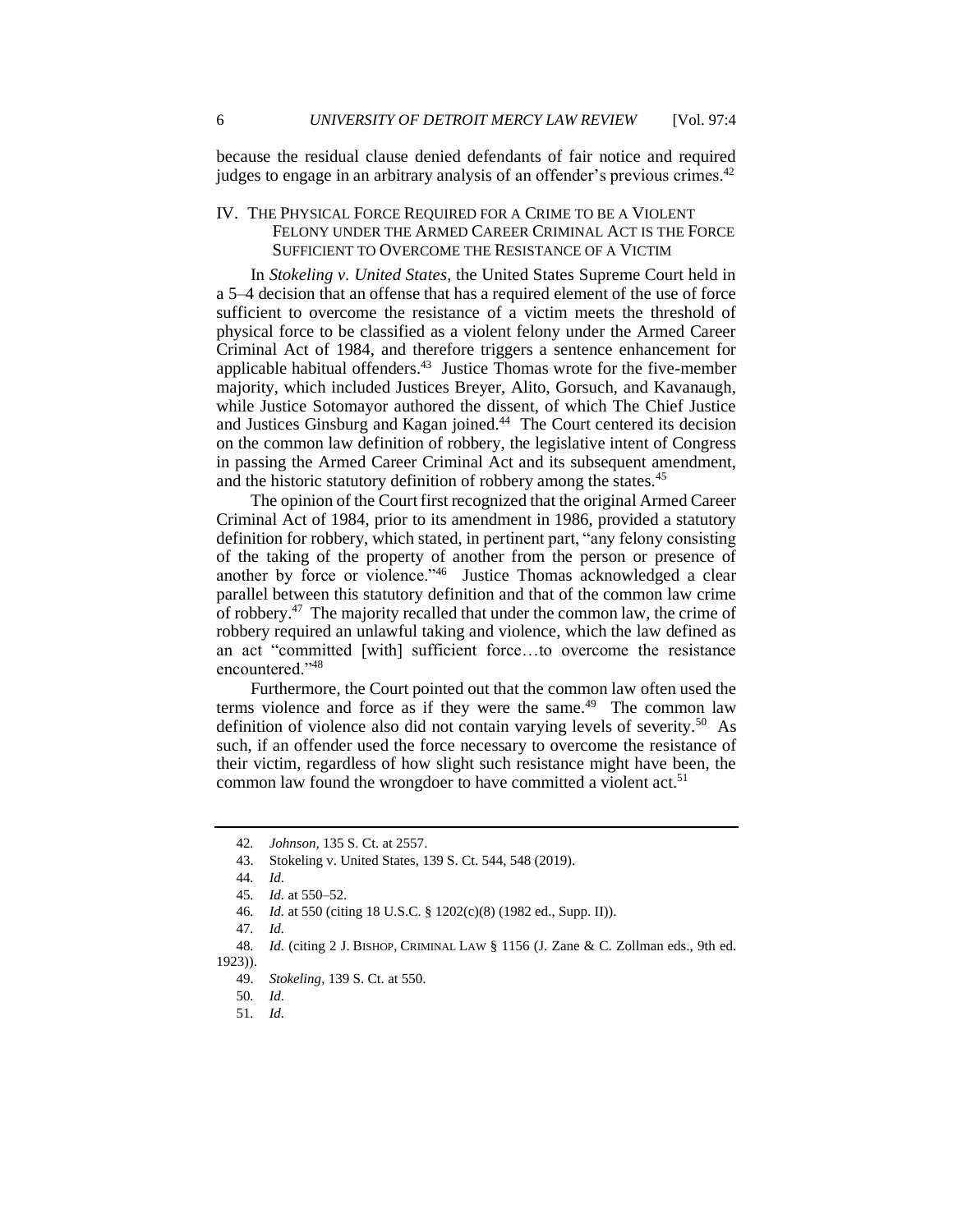Next, the Court turned to the modern legal uses of the words force and violence to determine if the terms are still interpreted and used in much the same manner as they were under the common law.<sup>52</sup> Relying on Black's understanding of the term "force" is "[p]ower, violence, or pressure directed parlance involves "force, including an 'unjust or unwarranted use of Law Dictionary, Justice Thomas indicated that contemporary legal against a person or thing."<sup>53</sup> Similarly, the word "violence" in modern legal force.'"54 Consequently, the majority acknowledged little-to-no distinction between the two terms.<sup>55</sup>

 Having determined that under the common law, and in contemporary legal parlance, violence and force were used interchangeably, the Court next considered the intent of Congress in using that phraseology in the Armed Career Criminal Act.<sup>56</sup> In the initial version of the Armed Career Criminal Act, Congress included a definition of "robbery as requiring the use of 'force' or 'violence,'" which the majority interpreted as "a clear reference to the common law of robbery."57 Because the Court found the intent of Congress to make robbery under the Armed Career Criminal Act the same as it was under the common law, Justice Thomas articulated the standard for force or violence as: "[s]ufficient force must be used to overcome resistance…however slight the resistance."58

 Addressing the 1986 amendment to the Armed Career Criminal Act, the Court recalled that Congress removed the explicit mention of robbery as an enumerated predicate offense.<sup>59</sup> Yet, in place of robbery, Congress inserted the so-called "elements clause" that enlarged the Armed Career Criminal Act to encompass acts that have an element of "the use, attempted use, or threatened use of physical force."60 However, the majority did not view robbery's removal from the enumerated clause, and the subsequent insertion of the replacement term "physical force" in the elements clause as evidence that Congress intended to disregard the common law crime of robbery as a sentence-enhancing offense.<sup>61</sup> Rather, the Court reasoned that by keeping the term "physical force" in the statute, Congress deliberately intended that a mandatory minimum sentence under the Armed Career Criminal Act. $62$  Justice Thomas rejected any suggestion that Congress desired to require a the common law definition of force for a robbery offense would still satisfy

57*. Id.* 

61. *Id.* at 551–52.

<sup>52</sup>*. Id.* at 551.

<sup>53</sup>*. Id.* (quoting *Force*, BLACK'S LAW DICTIONARY (7th ed. 1987)).

<sup>54</sup>*. Id.* (quoting *Violence*, BLACK'S LAW DICTIONARY (7th ed. 1987)).

<sup>55</sup>*. Id.* 

<sup>56.</sup> Stokeling v. United States, 139 S. Ct. 544, 551 (2019).

<sup>58</sup>*. Id.* (quoting W. CLARK & W. MARSHALL, LAW OF CRIMES 553 (H. Lazell ed., 2d ed. 1905)).

<sup>59</sup>*. Id.* at 551.

<sup>60</sup>*. Id.* (quoting 18 U.S.C. § 924(e)(2)(B)(i)) (2018)).

<sup>62</sup>*. Id.*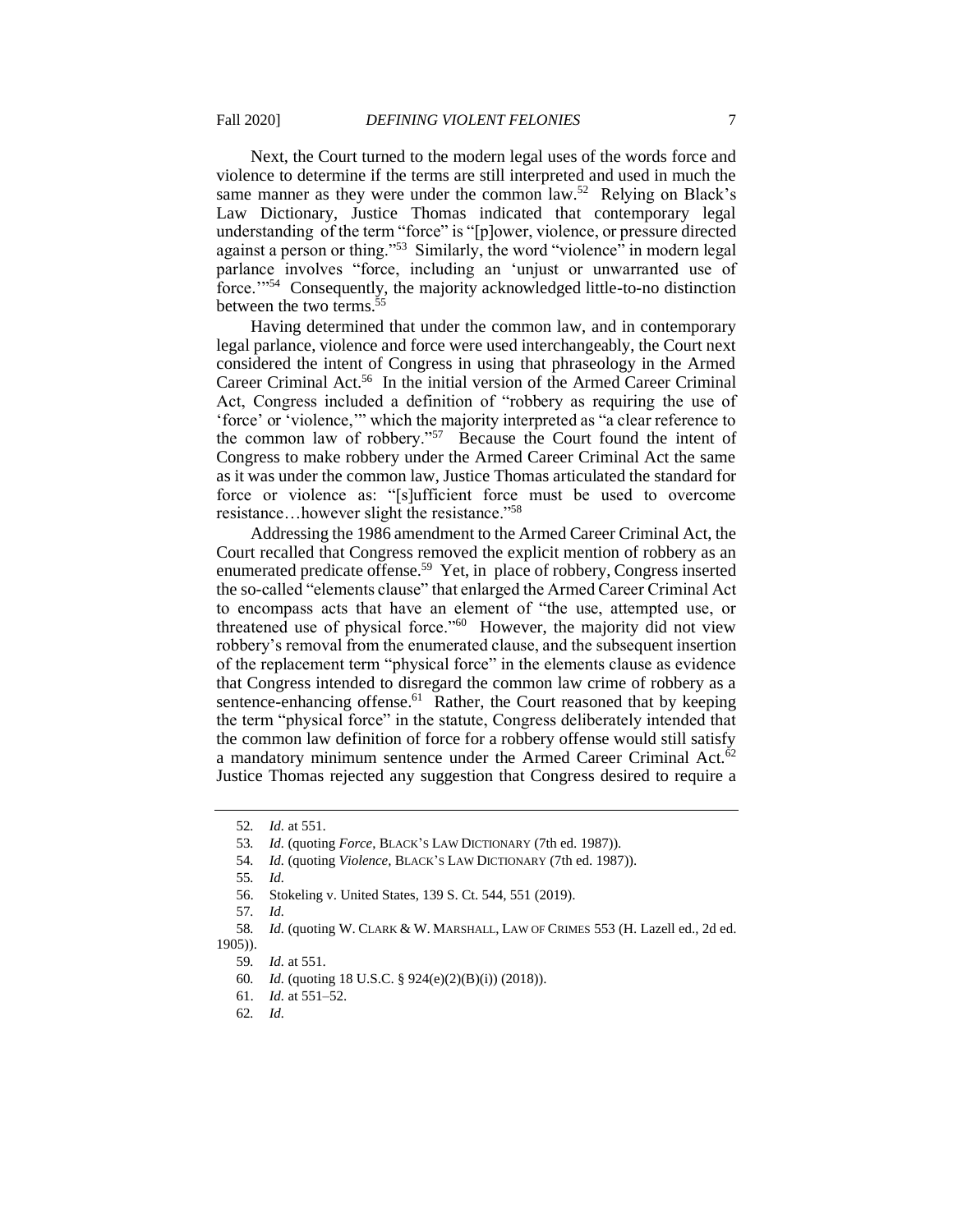heightened standard of force for a violent felony.<sup>63</sup> The Court found that "Congress made clear that 'force' retained the same common-law definition that undergirded the original definition of robbery adopted a mere two years earlier."<sup>64</sup>

 Next, analyzing the general consensus of the states' definitions of this [common law] degree"<sup>65</sup> Therefore, the Court rationalized, that the intention of Congress when it amended the statute could not have been to exclude such an expansive majority of states' robbery laws from serving as predicate offenses.<sup>66</sup> Accordingly, the Court rejected Mr. Stokeling's suggested definition of the force necessary for a robbery offense to be classified as a violent felony: "force that is 'reasonably expected to cause robbery in 1986, Justice Thomas noted that "43 States measured force by pain or injury."<sup>57</sup>

 Finally, the majority reconciled its ruling with that of the Court nine Thomas asserted that the Court in *Johnson* defined physical force under the Armed Career Criminal Act as "force capable of causing physical pain or a robbery statute that did not require substantial force from serving as a predicate offense for a sentence enhancement, the Court declared that any struggle between a wrongdoer and a victim, regardless of its severity, which leads to resistance is "capable of causing physical pain or injury to years earlier in *Johnson v. United [States](https://States.68)*. 68 Reciting the holding, Justice injury to another."69 Denying the Petitioner's assertion that *Johnson* barred another."70

 Therefore, the majority found that the physical force required for an offense to satisfy the elements clause of the Armed Career Criminal Act as a violent felony is force sufficient to overcome a victim's resistance.<sup>71</sup> The Court further concluded that the Florida robbery statute, under which the this opinion.<sup>72</sup> Accordingly, the Court affirmed the decision of the Eleventh Circuit in enhancing Mr. Stokeling's sentence under the Armed Career Petitioner was convicted, satisfied the definition provided by the majority in Criminal Act.<sup>73</sup>

 In the dissenting opinion, Justice Sotomayor was joined by three other wrongfully declined to adhere to the definition of force that the Court justices, including The Chief Justice, in writing that the majority in this case

<sup>63</sup>*.* Stokeling v. United States, 139 S. Ct. 544, 551–52 (2019).

<sup>64</sup>*. Id.* 

<sup>65</sup>*. Id.* at 552.

<sup>66</sup>*. Id.* 

<sup>67</sup>*. Id.* at 552, 554.

<sup>68</sup>*. Id.* at 552–53.

<sup>69</sup>*. Id.* at 553 (quoting Johnson v. United States, 559 U.S. at 133, 140 (2010)).

<sup>70</sup>*. Id.* 

<sup>71</sup>*. Id.* at 555.

<sup>72.</sup> *Id.* at 544, 555 (2019).

<sup>73</sup>*. Id.*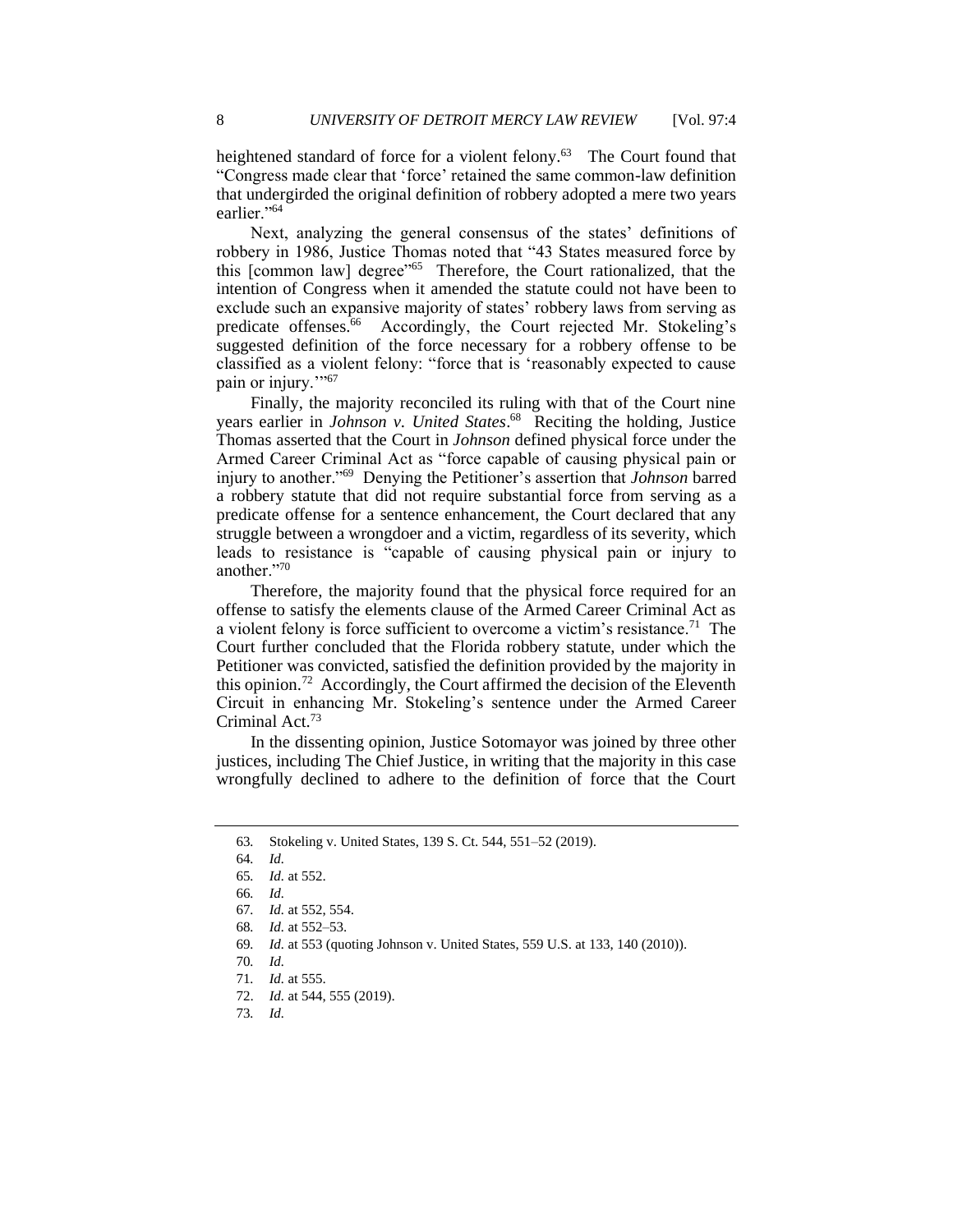articulated in *Johnson v. United States* just nine years earlier.<sup>74</sup> The dissent *[Johnson](https://Johnson.75)*. 75 Justice Sotomayor noted that the Court in *Johnson* defined the force needed for a crime to be a violent felony as necessitating "force that is 'violent,' 'substantial,' and 'strong'—'that is, force capable of causing physical pain or injury to another person.'"76 Rather than honoring the particularly took exception to the majority's understanding of the holding in Court's precedent, the dissent argued, the majority "slic[ed] *Johnson* up" by concentrating only on certain defining terms in that opinion.<sup>77</sup>

 Further, the dissent asserted that by allowing even minimal force to satisfy the physical force element of the Armed Career Criminal Act, the majority distorted the intent of Congress.<sup>78</sup> According to Justice Sotomayor, lower level offenders who meet the definition of physical force adopted by more aggravated offenders present," are not the wrongdoers that Congress the majority, but "who do not present the increased risk of gun violence that desired to incapacitate for lengthy [periods.79](https://periods.79) 

 Finally, the dissent disagreed with the majority's recitation of the legislative history of the Armed Career Criminal Act.<sup>80</sup> While the majority dismissed the idea that Congress' decision to remove the explicit mention of robbery as a predicate offense was indicative of the legislative branch's intent to require a heightened degree of force than that required by the common law, the dissent believed that Congress did desire an increased standard of force for a crime to be a violent felony. $81$  As such, the minority articulated in *[Johnson.](https://Johnson.82)*82 Therefore, the dissent argued, Mr. Stokeling's previous robbery conviction should not have been classified as a violent felony as it did not meet the threshold of force articulated in the Supreme found that statutory history did not favor a lesser standard of force than that Court's decision in *[Johnson](https://Johnson.83)*. 83

 The Supreme Court's decision in *Stokeling* represents an interest from a majority of the Court to grant broad authority to states in defining criminal offenses that ultimately may necessitate a mandatory minimum sentence in the Armed Career Criminal Act, or merely reasserting the definition provided in *Johnson*, the Court chose to provide greater latitude to the states in determining the parameters of their robbery statutes. Fearful of nullifying the effect of the Armed Career Criminal Act because many states' robbery the future. Rather than restricting the definition of physical force as used in

 74*.* Stokeling v. United States, 139 S. Ct. 544, 564–65 (2019) (Sotomayor, J., dissenting).

<sup>75</sup>*. Id.* at 557.

<sup>76</sup>*. Id.* (quoting Johnson v. United States, 559 U.S. 133, 140 (2010)).

<sup>77</sup>*. Id.* 

<sup>78.</sup> *Id.* at 559.

<sup>79</sup>*. Id.* 

<sup>80</sup>*. Id.* at 563.

<sup>81</sup>*. Id.* at 562–63.

<sup>82</sup>*. Id.* 

<sup>83</sup>*. Id.* at 565.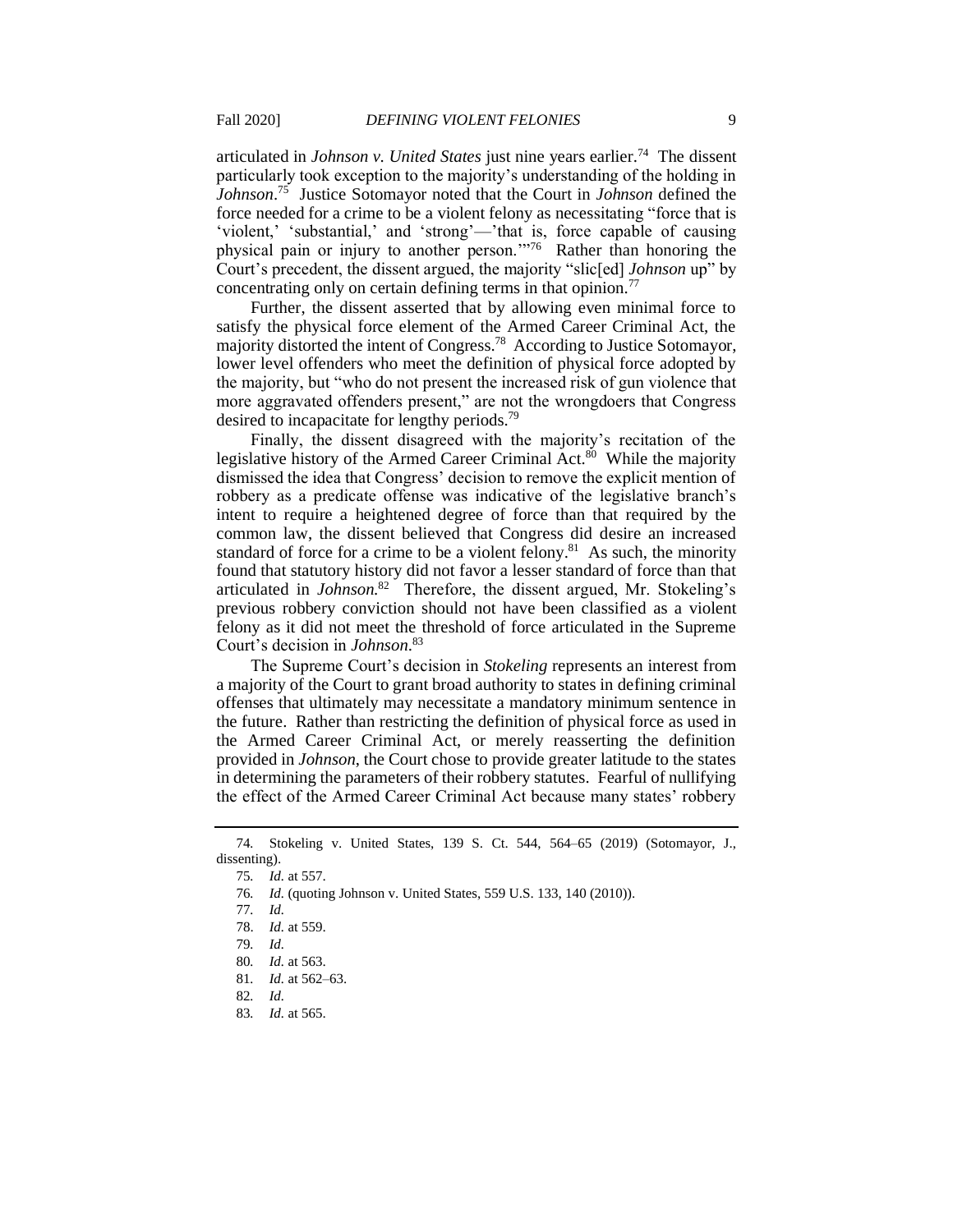to allow even the slightest of force, if met with any resistance, to serve as the laws might not meet a lesser definition of physical force, the majority chose force necessary to qualify an offense as a violent felony.

 While the trend in the national debate appears to favor decreasing mandatory minimum sentences, 84 the Court here indicates no such desire. This case presented an opportunity for the Supreme Court to reduce the number of crimes that would qualify for a sentence enhancement, yet a thin majority, clinging to the definition of force provided by the common law seize this opportunity. Certainly, the dissent did not argue broadly against mandatory minimums or even the Armed Career Criminal Act, but it did recognize that the "Court should not allow a dilution of the term [robbery] in state law to drive the expansion of a federal statute targeted at violent recidivists."85 rather than its own precedent from nine years earlier in *Johnson*, declined to

#### V. CONCLUSION

 In *Stokeling v. United States*, the Supreme Court enlarged the definition of physical force as used in the elements clause of the Armed Career Criminal Act. The Court granted certiorari to determine the definition of physical force sufficient to classify an offense as a violent felony, and thus serve as a predicate offense triggering a sentence enhancement under the Armed Career Criminal Act. Writing for the majority, Justice Thomas, holding in *Johnson v. United States*, defined physical force as the "force necessary to overcome a victim's resistance."<sup>86</sup> This decision represents the Court's desire to grant deference to state legislatures in determining the parameters of their states' robbery laws. Moreover, it indicates the majority's intent to demonstrate restraint when interpreting mandatory the Armed Career Criminal Act, as more crimes will now fit the definition of physical force required to classify an offense as a violent felony under the elements clause. Mandatory minimums often produce unjust results.<sup>87</sup> To relying heavily on the common law and acknowledging the Court's previous minimum sentencing laws. Overall, the Court's holding will invariably result in trial courts sentencing a greater number of habitual offenders under

 expressing concern that the ACCA and other mandatory minimum laws are ineffective in achieving their purpose and damaging to our federal criminal justice system and our nation."). 84. Luna, *supra* note 16, at 1–4; *see also* United States v. Young, 766 F.3d 621, 634 (6th Cir. 2014) (Stranch, J., concurring) ("I therefore join the continuous flood of voices

<sup>85.</sup> Stokeling v. United States, 139 S. Ct. 544, 565 (Sotomayor, J., dissenting).

<sup>86</sup>*. Id.* at 555.

 that the federal prison population boomed as a result of mandatory minimums and that the 87*. See* Anjelica Cappellino & John Meringolo, *The Federal Sentencing Guidelines and the Pursuit of Fair and Just Sentences*, 77 ALB. L. REV. 771, 772, 811, 817 (2014) (contending mandatory minimums produce severe results); John S. Martin, Jr., *Why Mandatory Minimums Make No Sense*, 18 NOTRE DAME J.L. ETHICS & PUB. POL'Y 311, 312, 317 (2004) (arguing that mandatory minimums result in injustice and are "cruel, unfair, a waste of resources, and bad law enforcement."); Philip Oliss, *supra* note 17, at 1854 (noting that judges are powerless